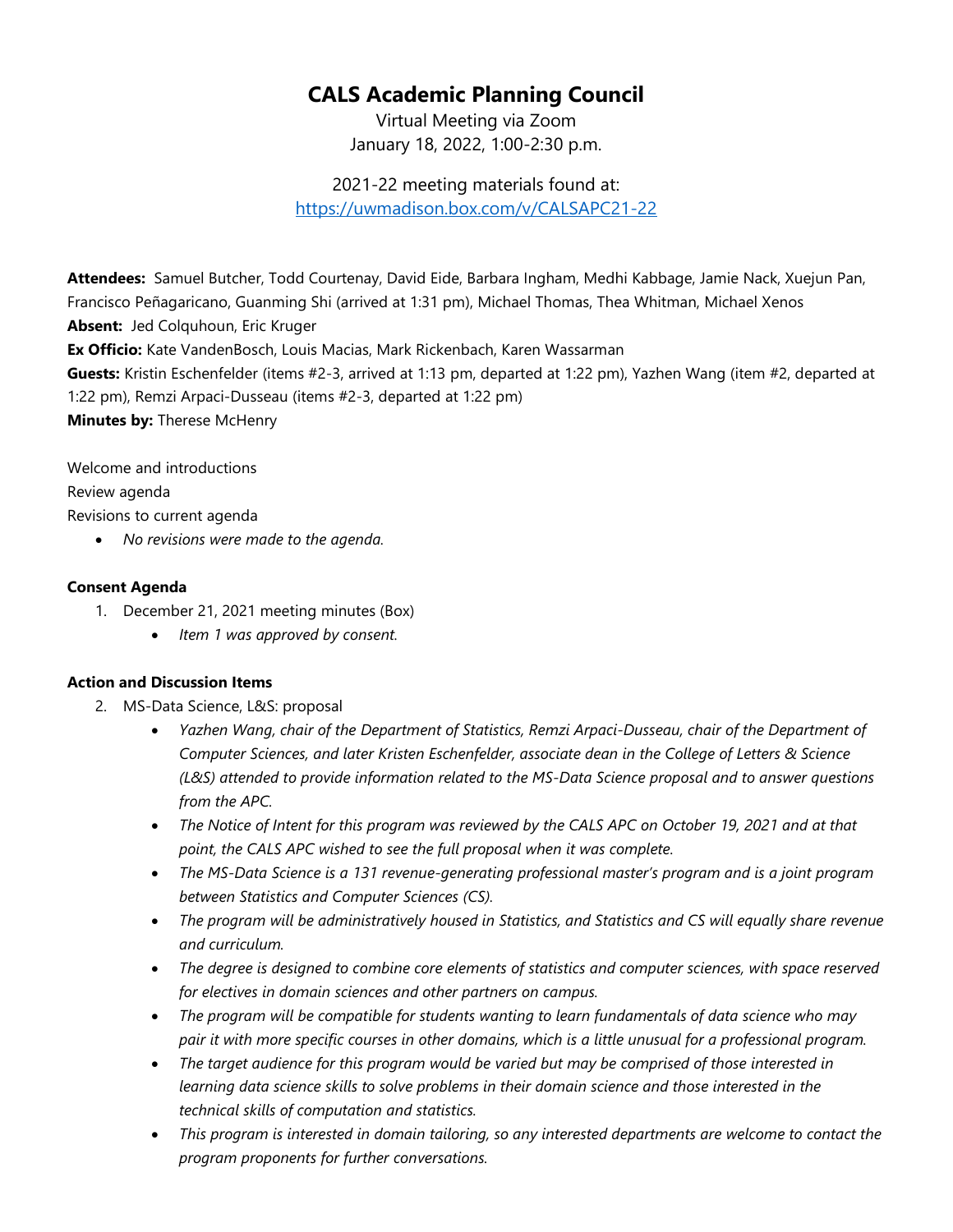- *CALS, in parallel, is exploring our future data analytic needs, what our strengths and needs are based on where our disciplines are going, especially in respect to research and graduate education. Jeri Barak is chairing that effort and Dean VandenBosch will relay the invitation to have further discussions to her.*
- 3. MS-Data Engineering, L&S: proposal
	- *Remzi Arpaci-Dusseau, chair of the Department of Computer Sciences and later Kristen Eschenfelder, associate dean in L&S attended to provide information related to the MS-Data Engineering proposal and to answer questions from the APC.*
	- *Data science is a broad field and is part of the toolkit for scientists in other domains and departments.*
	- *In the industrial side of the world, there is increasingly a role of someone that works with data scientists but is not a data scientist themselves but is called a data engineer.*
	- *Data engineers work to get the data into a form in which data science then can be done. They deal with databases and large-scale data processing systems and their work is more CS-oriented.*
	- *This degree is different than the mathematical and conceptual knowledge needed to understand machine learning and conduct data science.*
	- *There is a connection to data science but is more related to the CS side and the work that happens before data science is conducted.*
	- *The program is a 131 revenue-generating professional master's program and is targeted at students with a CS background who want to work in a data engineer position in industry.*
	- *This proposal has had an expedited development, in part because there has been interest from partners in the Army who have a need for a program like this so have been working with the program proponents, but the program will be open to others.*
	- *Questions and feedback from the committee for items #2-3*
		- o *What's the projected enrollment you envision for these programs, both initially and then in the* 
			- *3-5 year period?*
				- *For the MS-Data Science, there is high demand. Statistics already has a named option in data science that has 80-90 students.*
				- *The initial enrollment for the first few years is conservative, estimated around 25 students, with an ideal eventual target of 100-200 students.*
				- *The MS-Data Engineering degree will start smaller and demand will be monitored. The interested Army personnel will be a small group, but this program is expected to be fairly large eventually, given the number of high-paying jobs in industry in this space.*
				- *Another reason for the conservative estimates in Lumen is that Statistics and CS both have established programs and courses and we want to serve students well given the demands on the programs. There needs to be planned, controlled growth in order to hire faculty and instructors and to guarantee a high-quality experience.*
		- o *What are you hoping for from the CALS APC?*
			- *Proponents of the MS-Data Science and MS-Data Engineering are looking for a letter of support for both full proposals so when the proposals go to the Graduate Faculty Executive Committee (GFEC) and the University Academic Planning Council (UAPC) it will be evident that CALS has reviewed the proposals and had all questions answered.*
		- o *What is the timeframe to provide the support?*
			- *Because of the GFEC deadlines, support should be provided in the immediate future, but can just be a standard form letter.*
			- *Kristin Eschenfelder will email Karen Wassarman and Elaine Klein to confirm if feedback provided by comment in the Lumen proposal is sufficient.*